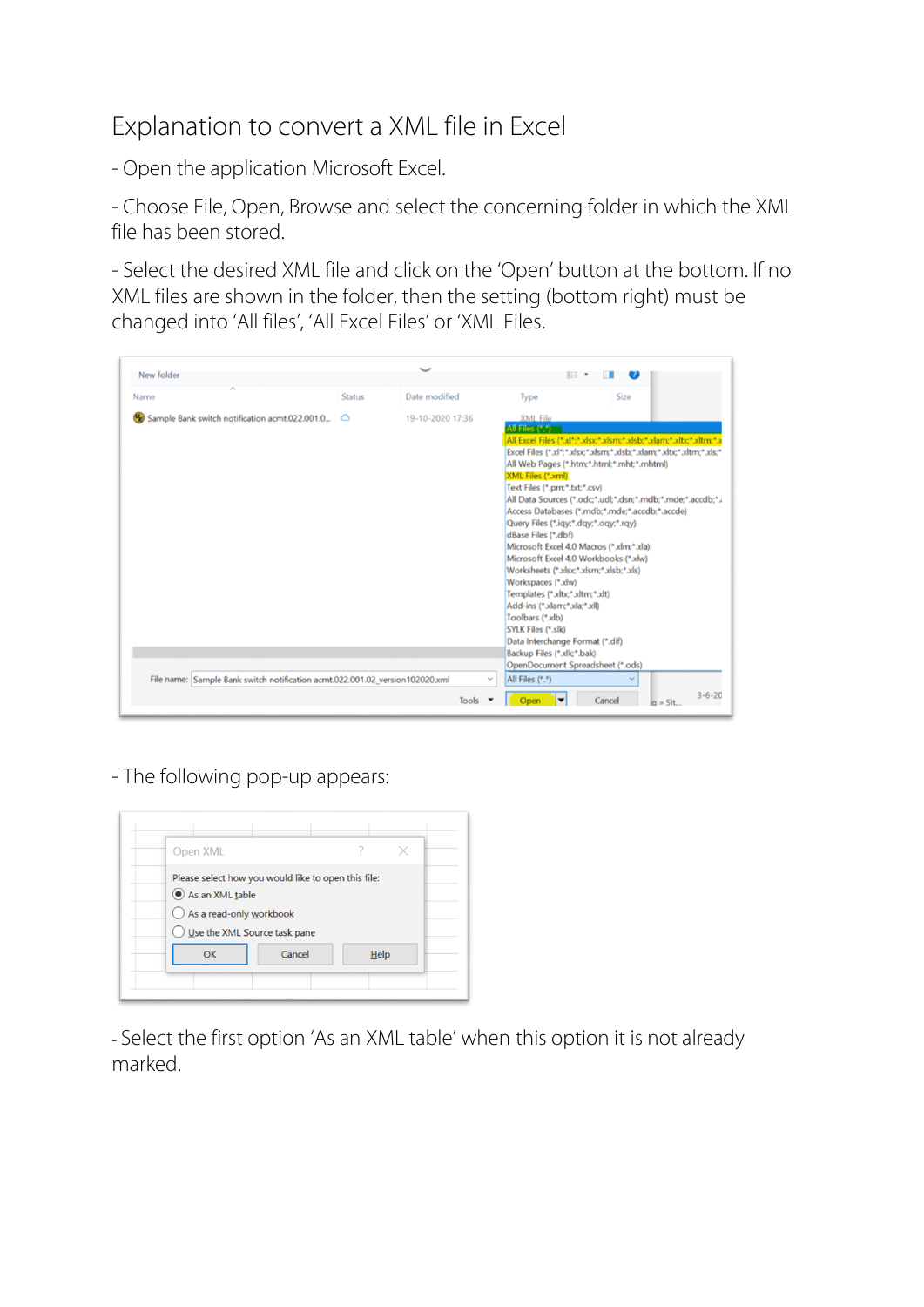- The following pop-up appears:



- Please click on 'OK'.
- The following pop-up appears:

| 8 RAB | XML Import Error |                                                                        |                      |  |  |
|-------|------------------|------------------------------------------------------------------------|----------------------|--|--|
|       |                  | Microsoft Excel encountered errors when importing the following files: |                      |  |  |
|       | Source           | Error                                                                  | <b>Import Status</b> |  |  |
|       |                  | C:\Users\ Some data was imported as text                               | Complete             |  |  |
|       |                  |                                                                        |                      |  |  |
|       | Details          | OK                                                                     | Help                 |  |  |

- Please take notice of the error and click on 'OK'.

- The XML file has now been converted to Excel.

In row-1 the XML-tag names are visible. The content of the tags are shown from row-2, 3 and so on.

Please note: only tags with content are visible in the columns.

```
Example: 
<Assgne>
  <Ptv>
      <Nm>ABC</Nm>
    </Pty>
<Assgne>
```
After conversion tags <Assgne> and <Pty> are not visible anymore. After conversion the tag <Nm> is visible in one of the columns. In the same column the content of this 'ABC' of tag <Nm> is visible in the row underneath.

- On the following page, a comparism is visible between the converted XML file in Excel and the XML file opened in another program.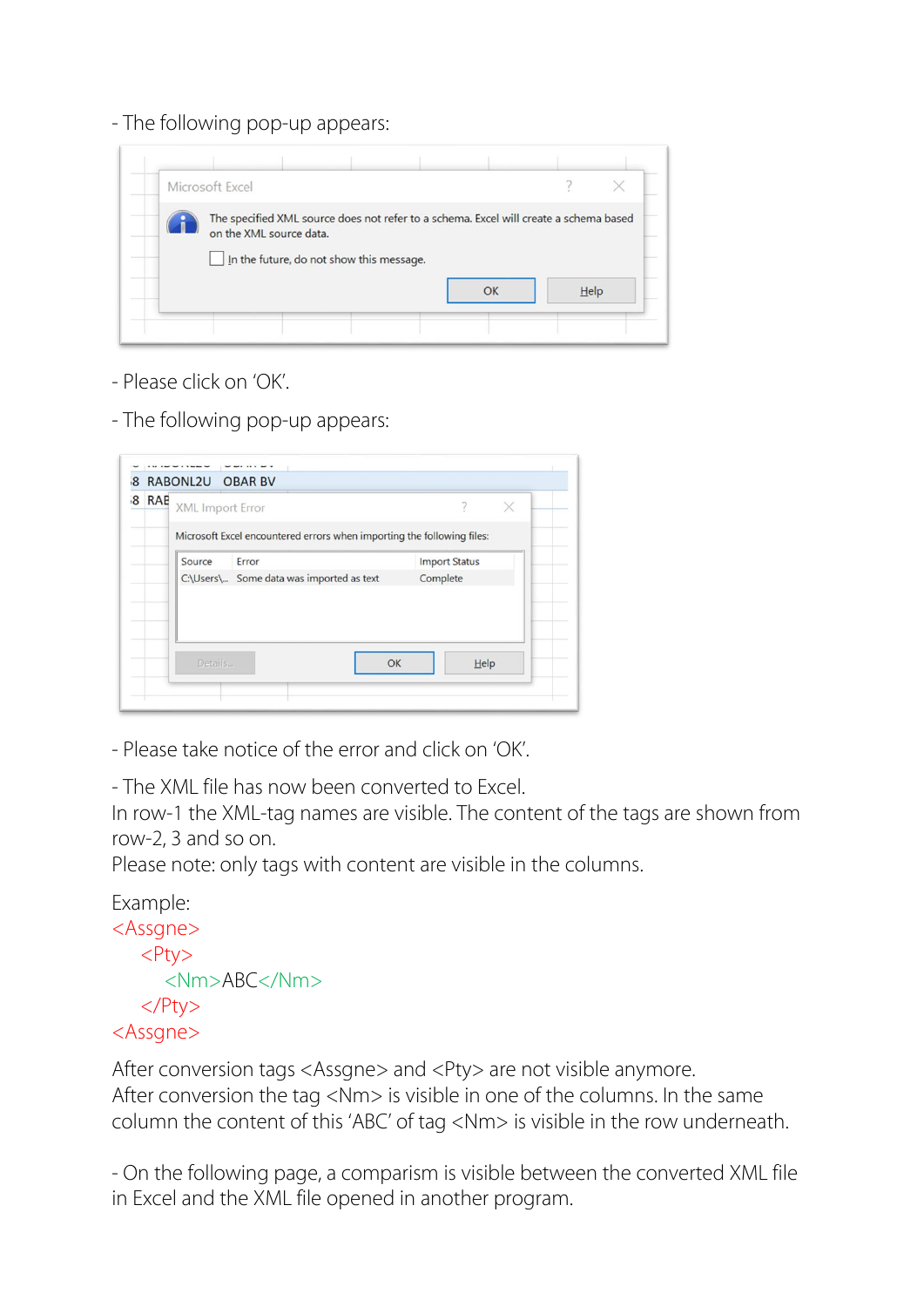